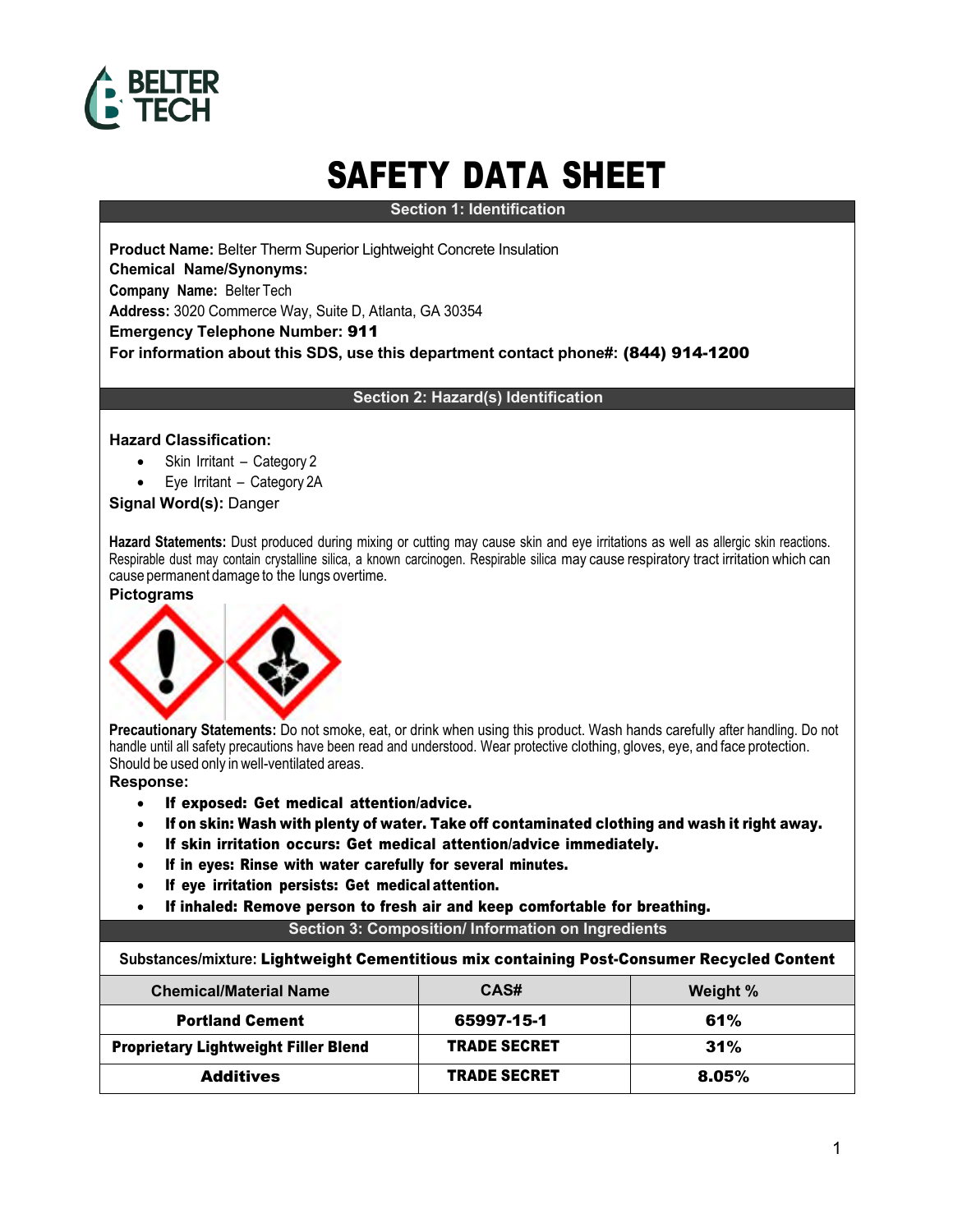# **Section 4: First-Aid Measures**

**After skin contact:**

Causes skin irritation and sensitization by skin contact and may cause allergic reactions to the skin.

**After eye contact:** Rinse eyes with plenty of water for at least 15 minutes, occasionally lifting the upper and lower eyelids. Remove any contact lenses, if worn. If eyeirritation persists, seek medical attention.

**After inhalation:** Dust may cause respiratory tract irritation.

**After swallowing**: If dust is ingested, may cause irritation or burns to mouth, throat and stomach.

# **Section 5: Fire-Fighting Measures**

**Flammability:** Not Flammable

**Suitable extinguishing agents:** Treat for surrounding material.

**Special protective equipment for firefighters:** Positive pressure self-contained breathing apparatus (SCBA) and structural firefighters' protective clothing will provide adequate protections.

## **Section 6: Accidental Release Measures**

## **Personal precautions:**

Evacuate surrounding areas if necessary. Keep unnecessary and unprotected personnel from entering. Do not breath dust if generated. Provide adequate ventilation.

**Measures for environmental protection:** Avoid dust release to the environment.

## **Measures for cleaning/collecting:**

Vacuum or sweep material and place in a disposal container. Use wetmethods, if appropriate, to reduce thegeneration of dust.

Provide ventilation if dust is generated.

# **Section 7: Handling and Storage**

## **Handling:**

Avoid contact with skin and eyes. Good Housekeeping is needed to prevent the accumulation of dust. Use wet methods, if appropriate, to reduce the generation of dust. When using do not eat or drink. Must handle with care.

## **Storage:**

Avoid any dust buildup by frequently cleaning and ensuring suitable construction of the storage area.

| <b>Section 8: Exposure Controls/Personal Protection</b> |                                                                                          |                                |  |
|---------------------------------------------------------|------------------------------------------------------------------------------------------|--------------------------------|--|
| <b>Chemical Name</b>                                    | <b>OSHA PEL</b>                                                                          | <b>ACGIH-TLV</b>               |  |
| <b>Portland Cement</b>                                  | 15 mg/m <sup>3</sup> (total); 5 mg/m <sup>3</sup><br>(resp)                              | 1 mg/m <sup>3</sup> in 8 hours |  |
| <b>Lightweight Filler</b>                               | 15 mg/m <sup>3</sup> total dust, 5 mg/m <sup>3</sup> ,<br>respirable fraction in 8 hours | 10 mg/m $^3$                   |  |

# **General protective and hygienic measures:**

Handle according to established industrial health and safety practices. Do not eat, smoke, or drink where material is handled processed or stored. Wash hands carefully before eating or smoking.

## **Breathing equipment:**

If dust is generated during use: A NIOSH approved dust mask is recommended in poorly ventilated areas orwhenpermissible exposure limits maybe exceeded. Respirators should be selected byand used under the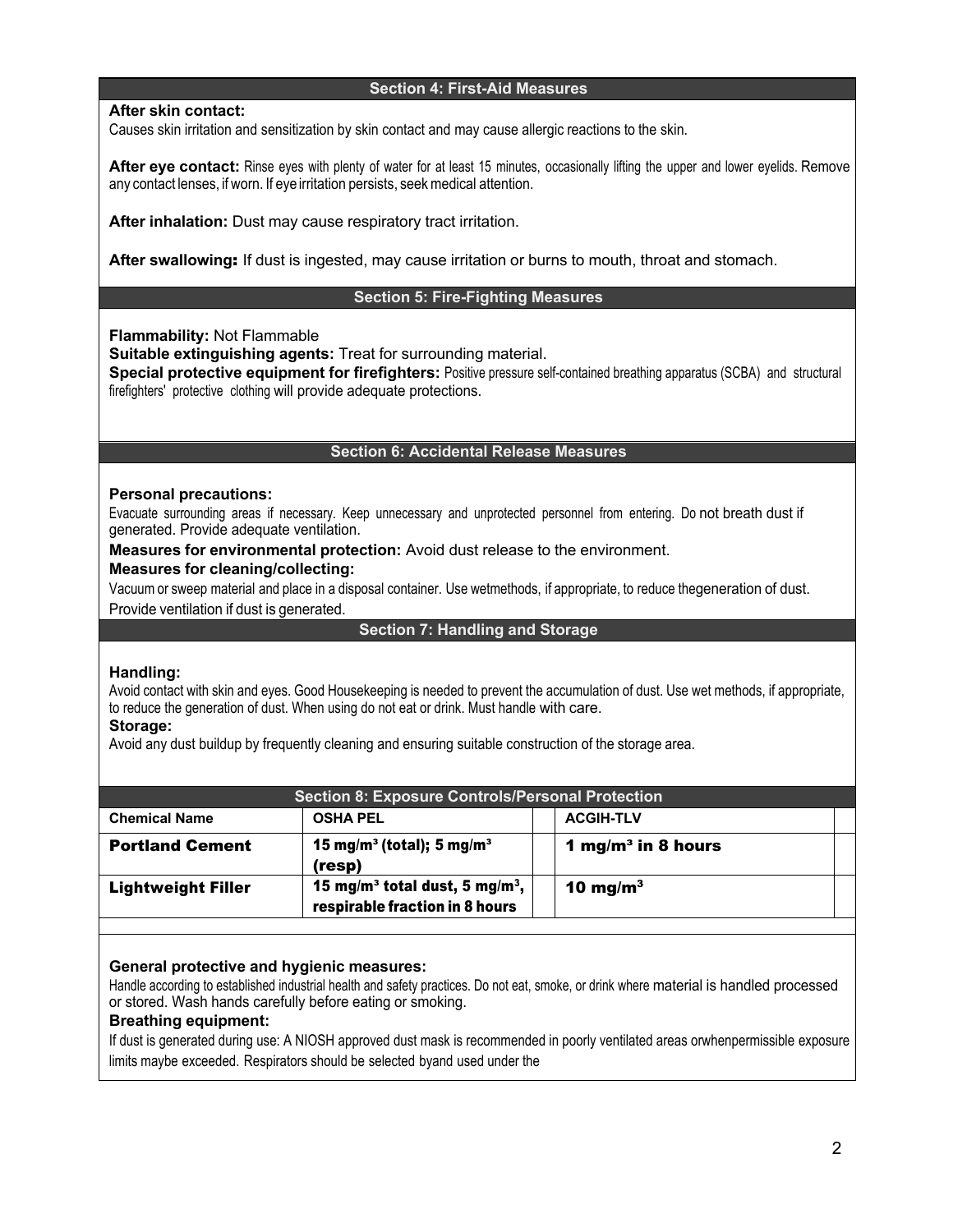Direction of a trained health and safety professional following requirements found in OSHA's respiratorstandard (29 CFR 1910.134) and ANSI's standard for respiratory protection (Z88.2)

**Protection of hands:** Use impervious, waterproof, and alkali-resistant gloves. Do not rely on barrier creams in place of impervious gloves.

**Eye protection:** Safety glasses or goggles are recommended when using this product.

#### **Section 9: Physical and Chemical Properties**

**Form:** Solid **Odor:** Odorless **Odor threshold:** Not available **pH:** 11-13 **Melting point/melting range:** Not applicable **Boiling point/boiling range:** >1000°C **Flash point:** Not combustible **Evaporation rate:** Not applicable **Flammability:** Not flammable **Upper/lower flammability or explosive limits:** Not applicable **Auto ignition temperature:** Not applicable **Danger of explosion:** Not applicable Vapor **pressure:** Not applicable **Vapor density:** Not applicable **Relative density:** 60 lbs/cu. ft. | Specific Gravity = 0.96 **Solubility in/Miscibility with water:** Not applicable

## **Section 10: Stability and Reactivity**

**Reactivity:** No dangerous reaction known under conditions of normal use.

**Chemical stability**: This product is stable.

**Conditions to avoid:** No specific data.

**Incompatible materials:** No specific data.

Reactive or incompatible with the following materials: oxidizing materials, acids, aluminum, and ammoniumsalt. Silica reacts with powerful oxidizing agents such as fluorine, boron trifluoride, chlorine trifluoride, manganese trifluoride and oxygen difluoride yielding possible fire and/or explosions. Silicates dissolve readily in hydrofluoric acid producing a corrosive gas.

**Hazardous decomposition products:** Under normal conditions of storage and use, hazardous decomposition products should not be produced.

# **Section 11: Toxicological Information**

**Acute toxicity:** Not classified

**Potential routes of exposure/potential health effects**

**Skin:** Causes skin irritation. Wear gloves when handling to avoid drying and mechanical abrasion of the skin.

**Eye:** May cause eye irritation. Wear safety glasses or goggles when using product.

**Inhalation:** Dust may cause respiratory tract irritation.

**Ingestion:**